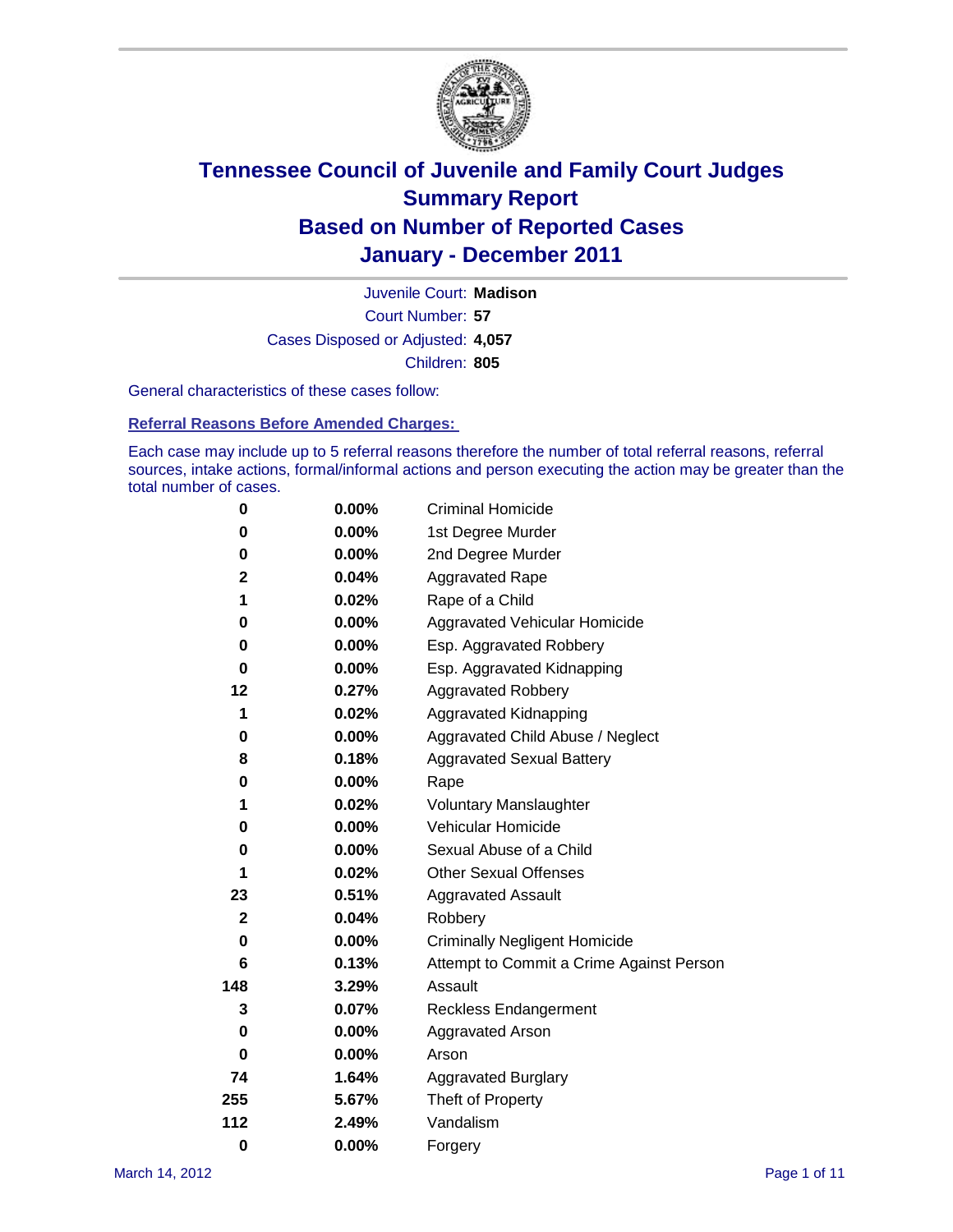

Court Number: **57** Juvenile Court: **Madison** Cases Disposed or Adjusted: **4,057** Children: **805**

#### **Referral Reasons Before Amended Charges:**

Each case may include up to 5 referral reasons therefore the number of total referral reasons, referral sources, intake actions, formal/informal actions and person executing the action may be greater than the total number of cases.

| $\pmb{0}$   | 0.00%    | <b>Worthless Checks</b>                                     |  |  |
|-------------|----------|-------------------------------------------------------------|--|--|
| 3           | 0.07%    | Illegal Possession / Fraudulent Use of Credit / Debit Cards |  |  |
| 31          | 0.69%    | <b>Burglary</b>                                             |  |  |
| 3           | 0.07%    | Unauthorized Use of a Vehicle                               |  |  |
| 0           | $0.00\%$ | <b>Cruelty to Animals</b>                                   |  |  |
| $\bf{0}$    | $0.00\%$ | Sale of Controlled Substances                               |  |  |
| 30          | 0.67%    | <b>Other Drug Offenses</b>                                  |  |  |
| 81          | 1.80%    | Possession of Controlled Substances                         |  |  |
| 4           | 0.09%    | <b>Criminal Attempt</b>                                     |  |  |
| 10          | 0.22%    | Carrying Weapons on School Property                         |  |  |
| 18          | 0.40%    | Unlawful Carrying / Possession of a Weapon                  |  |  |
| 30          | 0.67%    | <b>Evading Arrest</b>                                       |  |  |
| $\mathbf 0$ | 0.00%    | Escape                                                      |  |  |
| 3           | 0.07%    | Driving Under Influence (DUI)                               |  |  |
| 32          | 0.71%    | Possession / Consumption of Alcohol                         |  |  |
| 31          | 0.69%    | Resisting Stop, Frisk, Halt, Arrest or Search               |  |  |
| 1           | 0.02%    | <b>Aggravated Criminal Trespass</b>                         |  |  |
| 10          | 0.22%    | Harassment                                                  |  |  |
| $\bf{0}$    | 0.00%    | Failure to Appear                                           |  |  |
| 1           | 0.02%    | Filing a False Police Report                                |  |  |
| 8           | 0.18%    | Criminal Impersonation                                      |  |  |
| 197         | 4.38%    | <b>Disorderly Conduct</b>                                   |  |  |
| 27          | 0.60%    | <b>Criminal Trespass</b>                                    |  |  |
| 9           | 0.20%    | <b>Public Intoxication</b>                                  |  |  |
| 0           | 0.00%    | Gambling                                                    |  |  |
| 22          | 0.49%    | <b>Traffic</b>                                              |  |  |
| 1           | 0.02%    | <b>Local Ordinances</b>                                     |  |  |
| 5           | 0.11%    | Violation of Wildlife Regulations                           |  |  |
| 0           | $0.00\%$ | Contempt of Court                                           |  |  |
| 29          | 0.64%    | Violation of Probation                                      |  |  |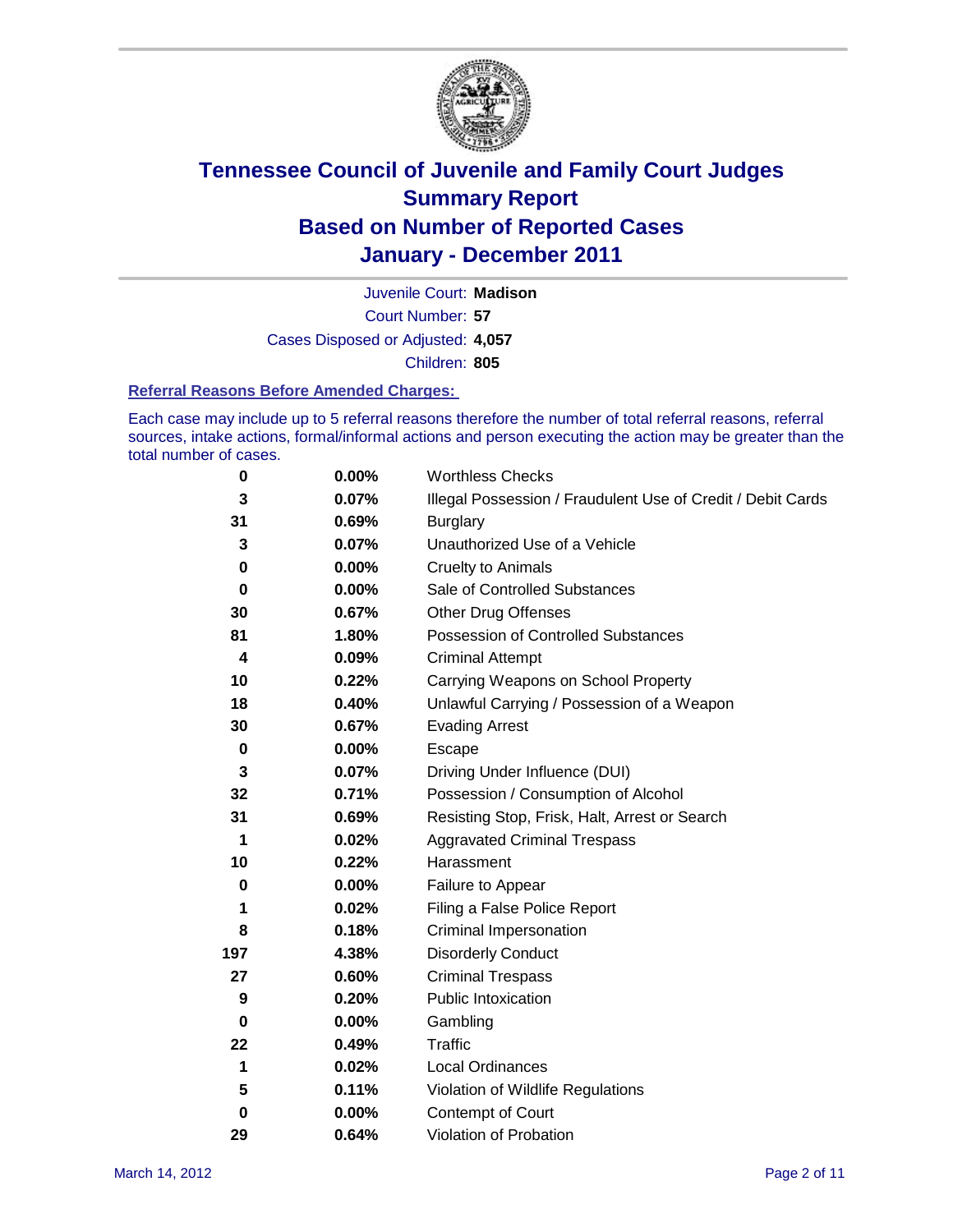

Court Number: **57** Juvenile Court: **Madison** Cases Disposed or Adjusted: **4,057** Children: **805**

#### **Referral Reasons Before Amended Charges:**

Each case may include up to 5 referral reasons therefore the number of total referral reasons, referral sources, intake actions, formal/informal actions and person executing the action may be greater than the total number of cases.

| $\mathbf{2}$ | 0.04%   | Violation of Aftercare                 |
|--------------|---------|----------------------------------------|
| 33           | 0.73%   | Unruly Behavior                        |
| 5            | 0.11%   | Truancy                                |
| 18           | 0.40%   | In-State Runaway                       |
| 0            | 0.00%   | Out-of-State Runaway                   |
| 23           | 0.51%   | Possession of Tobacco Products         |
| 3            | 0.07%   | Violation of a Valid Court Order       |
| 4            | 0.09%   | <b>Violation of Curfew</b>             |
| 0            | 0.00%   | Sexually Abused Child                  |
| 0            | 0.00%   | <b>Physically Abused Child</b>         |
| 0            | 0.00%   | Dependency / Neglect                   |
| 0            | 0.00%   | <b>Termination of Parental Rights</b>  |
| 0            | 0.00%   | <b>Violation of Pretrial Diversion</b> |
| 0            | 0.00%   | Violation of Informal Adjustment       |
| 0            | 0.00%   | <b>Judicial Review</b>                 |
| 3,146        | 69.93%  | <b>Administrative Review</b>           |
| 0            | 0.00%   | <b>Foster Care Review</b>              |
| 0            | 0.00%   | Custody                                |
| 0            | 0.00%   | Visitation                             |
| 0            | 0.00%   | Paternity / Legitimation               |
| 0            | 0.00%   | <b>Child Support</b>                   |
| 0            | 0.00%   | <b>Request for Medical Treatment</b>   |
| 0            | 0.00%   | <b>Consent to Marry</b>                |
| 30           | 0.67%   | Other                                  |
| 4,499        | 100.00% | <b>Total Referrals</b>                 |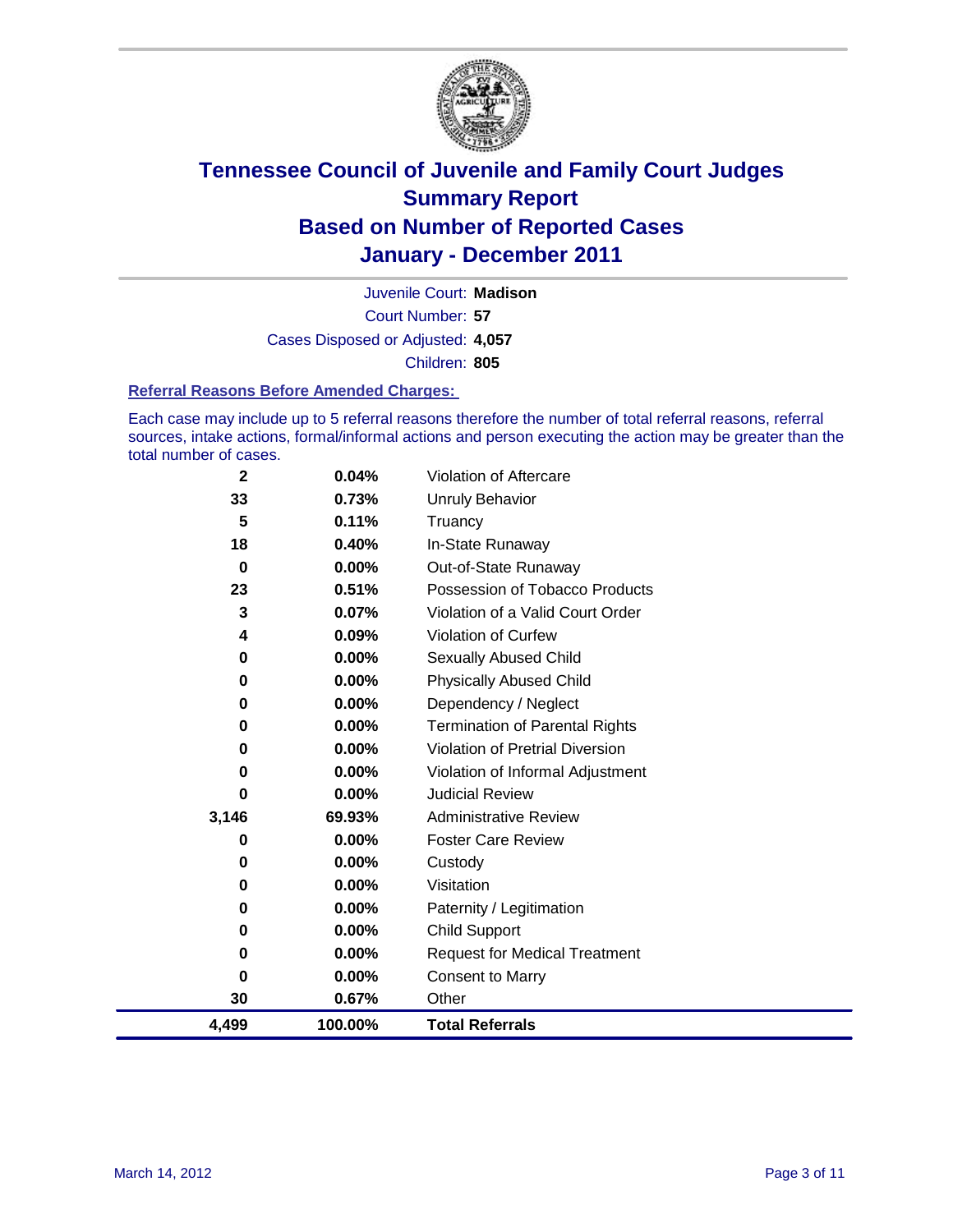

|                            |                                   | Juvenile Court: Madison           |  |  |  |
|----------------------------|-----------------------------------|-----------------------------------|--|--|--|
| Court Number: 57           |                                   |                                   |  |  |  |
|                            | Cases Disposed or Adjusted: 4,057 |                                   |  |  |  |
|                            |                                   | Children: 805                     |  |  |  |
| <b>Referral Sources: 1</b> |                                   |                                   |  |  |  |
| 1,258                      | 27.96%                            | Law Enforcement                   |  |  |  |
| 19                         | $0.42\%$                          | Parents                           |  |  |  |
| $\mathbf{2}$               | 0.04%                             | <b>Relatives</b>                  |  |  |  |
| 0                          | $0.00\%$                          | Self                              |  |  |  |
| 3                          | $0.07\%$                          | School                            |  |  |  |
| 0                          | $0.00\%$                          | <b>CSA</b>                        |  |  |  |
| 13                         | 0.29%                             | <b>DCS</b>                        |  |  |  |
| 4                          | $0.09\%$                          | <b>Other State Department</b>     |  |  |  |
| 0                          | $0.00\%$                          | <b>District Attorney's Office</b> |  |  |  |

| 4,499 | 100.00%  | <b>Total Referral Sources</b> |  |
|-------|----------|-------------------------------|--|
| 0     | 0.00%    | Other                         |  |
| 0     | 0.00%    | Unknown                       |  |
| 0     | $0.00\%$ | Hospital                      |  |
| 0     | $0.00\%$ | Child & Parent                |  |
| 0     | $0.00\%$ | Victim                        |  |
| 16    | 0.36%    | <b>Other Court</b>            |  |
| 1     | 0.02%    | Social Agency                 |  |
| 3,183 | 70.75%   | <b>Court Staff</b>            |  |
|       |          |                               |  |

### **Age of Child at Referral: 2**

| 0.00%  | <b>Unknown</b>     |
|--------|--------------------|
|        |                    |
| 0.00%  | Ages 19 and Over   |
| 24.35% | Ages 17 through 18 |
| 38.51% | Ages 15 through 16 |
| 25.84% | Ages 13 through 14 |
| 9.32%  | Ages 11 through 12 |
| 1.99%  | Ages 10 and Under  |
|        |                    |

<sup>1</sup> If different than number of Referral Reasons (4499), verify accuracy of your court's data.

<sup>2</sup> One child could be counted in multiple categories, verify accuracy of your court's data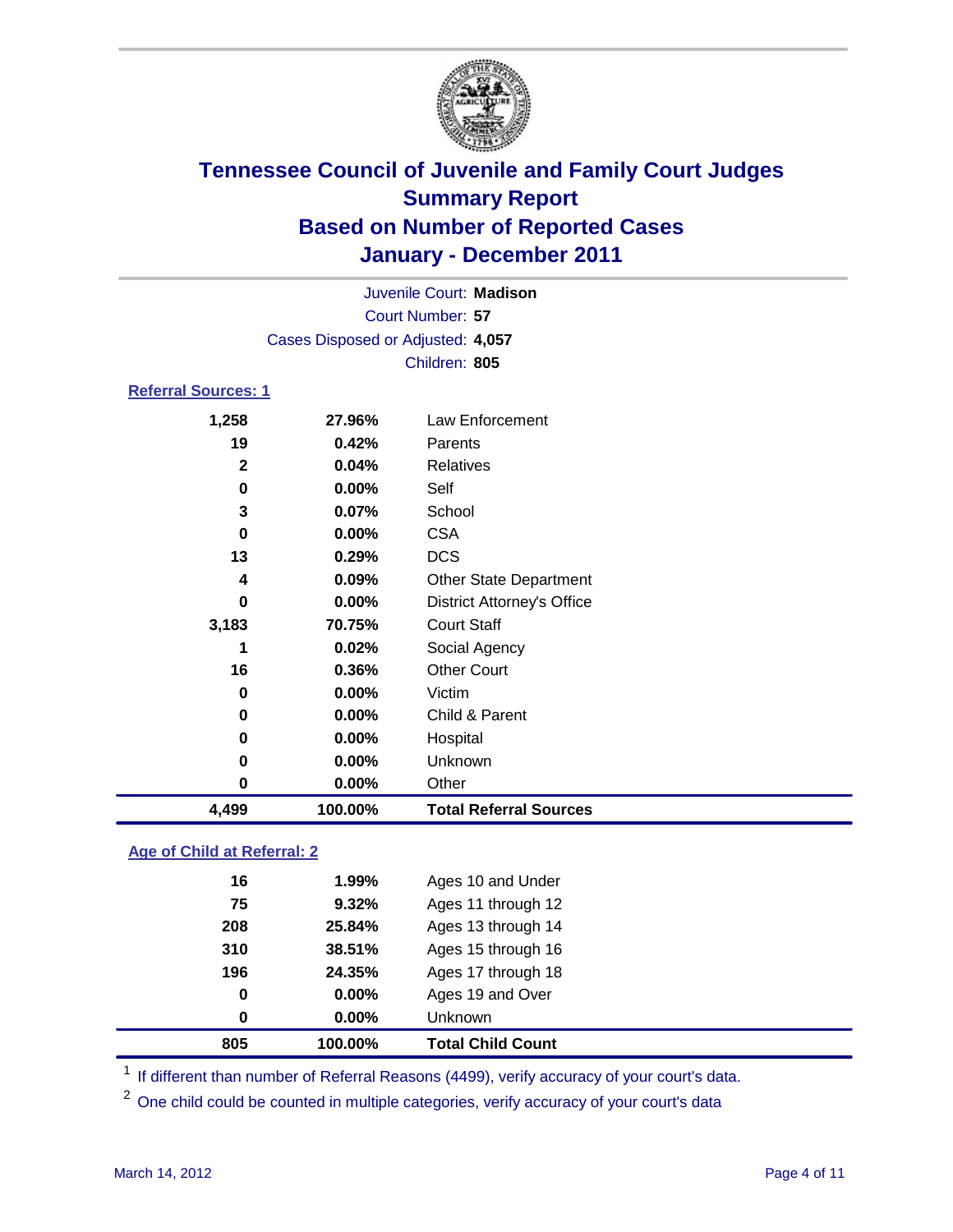

| Juvenile Court: Madison                 |                                   |                          |  |  |  |
|-----------------------------------------|-----------------------------------|--------------------------|--|--|--|
|                                         | Court Number: 57                  |                          |  |  |  |
|                                         | Cases Disposed or Adjusted: 4,057 |                          |  |  |  |
|                                         | Children: 805                     |                          |  |  |  |
| Sex of Child: 1                         |                                   |                          |  |  |  |
| 534                                     | 66.34%                            | Male                     |  |  |  |
| 271                                     | 33.66%                            | Female                   |  |  |  |
| $\bf{0}$                                | 0.00%                             | Unknown                  |  |  |  |
| 805                                     | 100.00%                           | <b>Total Child Count</b> |  |  |  |
| Race of Child: 1                        |                                   |                          |  |  |  |
| 223                                     | 27.70%                            | White                    |  |  |  |
| 569                                     | 70.68%                            | African American         |  |  |  |
| $\mathbf 0$                             | 0.00%                             | Native American          |  |  |  |
| 0                                       | 0.00%                             | Asian                    |  |  |  |
| 4                                       | 0.50%                             | Mixed                    |  |  |  |
| 9                                       | 1.12%                             | Unknown                  |  |  |  |
| 805                                     | 100.00%                           | <b>Total Child Count</b> |  |  |  |
| <b>Hispanic Origin: 1</b>               |                                   |                          |  |  |  |
| 22                                      | 2.73%                             | Yes                      |  |  |  |
| 772                                     | 95.90%                            | No                       |  |  |  |
| 11                                      | 1.37%                             | Unknown                  |  |  |  |
| 805                                     | 100.00%                           | <b>Total Child Count</b> |  |  |  |
| <b>School Enrollment of Children: 1</b> |                                   |                          |  |  |  |
| 754                                     | 93.66%                            | Yes                      |  |  |  |
| 28                                      | 3.48%                             | <b>No</b>                |  |  |  |
| 23                                      | 2.86%                             | Unknown                  |  |  |  |
| 805                                     | 100.00%                           | <b>Total Child Count</b> |  |  |  |

One child could be counted in multiple categories, verify accuracy of your court's data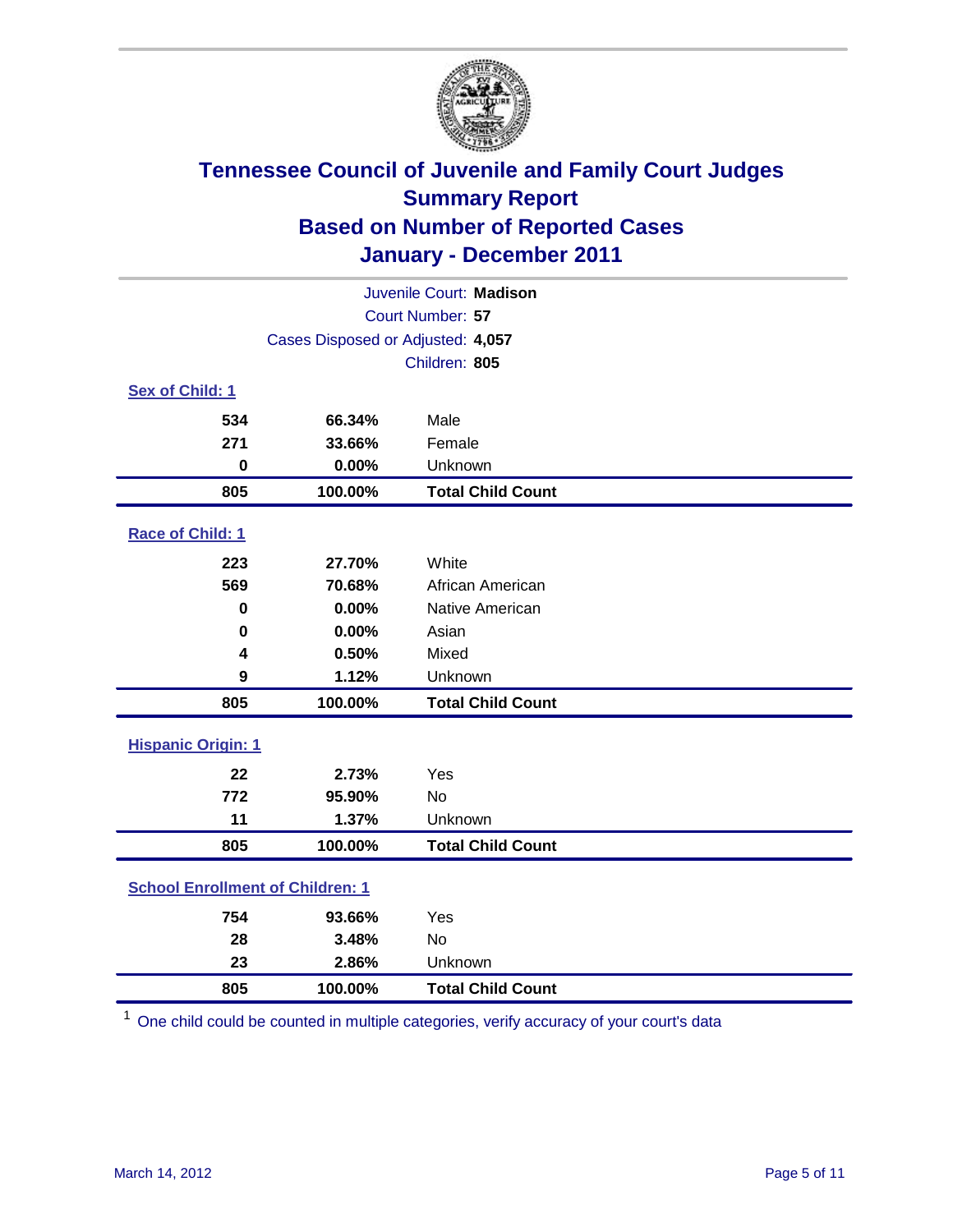

Court Number: **57** Juvenile Court: **Madison** Cases Disposed or Adjusted: **4,057** Children: **805**

### **Living Arrangement of Child at Time of Referral: 1**

| 805 | 100.00%  | <b>Total Child Count</b>     |
|-----|----------|------------------------------|
| 4   | 0.50%    | Other                        |
| 119 | 14.78%   | Unknown                      |
| 0   | $0.00\%$ | Independent                  |
| 0   | $0.00\%$ | In an Institution            |
| 6   | 0.75%    | In a Residential Center      |
| 6   | 0.75%    | In a Group Home              |
| 22  | 2.73%    | With Foster Family           |
| 5   | 0.62%    | With Adoptive Parents        |
| 48  | 5.96%    | <b>With Relatives</b>        |
| 35  | 4.35%    | With Father                  |
| 411 | 51.06%   | <b>With Mother</b>           |
| 49  | $6.09\%$ | With Mother and Stepfather   |
| 12  | 1.49%    | With Father and Stepmother   |
| 88  | 10.93%   | With Both Biological Parents |
|     |          |                              |

### **Type of Detention: 2**

| 4,057 | 100.00%  | <b>Total Detention Count</b> |
|-------|----------|------------------------------|
| 0     | $0.00\%$ | Other                        |
| 3,082 | 75.97%   | Does Not Apply               |
| 369   | 9.10%    | Unknown                      |
| 0     | $0.00\%$ | Psychiatric Hospital         |
| 0     | 0.00%    | Jail - No Separation         |
| 0     | $0.00\%$ | Jail - Partial Separation    |
| 0     | 0.00%    | Jail - Complete Separation   |
| 450   | 11.09%   | Juvenile Detention Facility  |
| 156   | 3.85%    | Non-Secure Placement         |
|       |          |                              |

<sup>1</sup> One child could be counted in multiple categories, verify accuracy of your court's data

<sup>2</sup> If different than number of Cases (4057) verify accuracy of your court's data.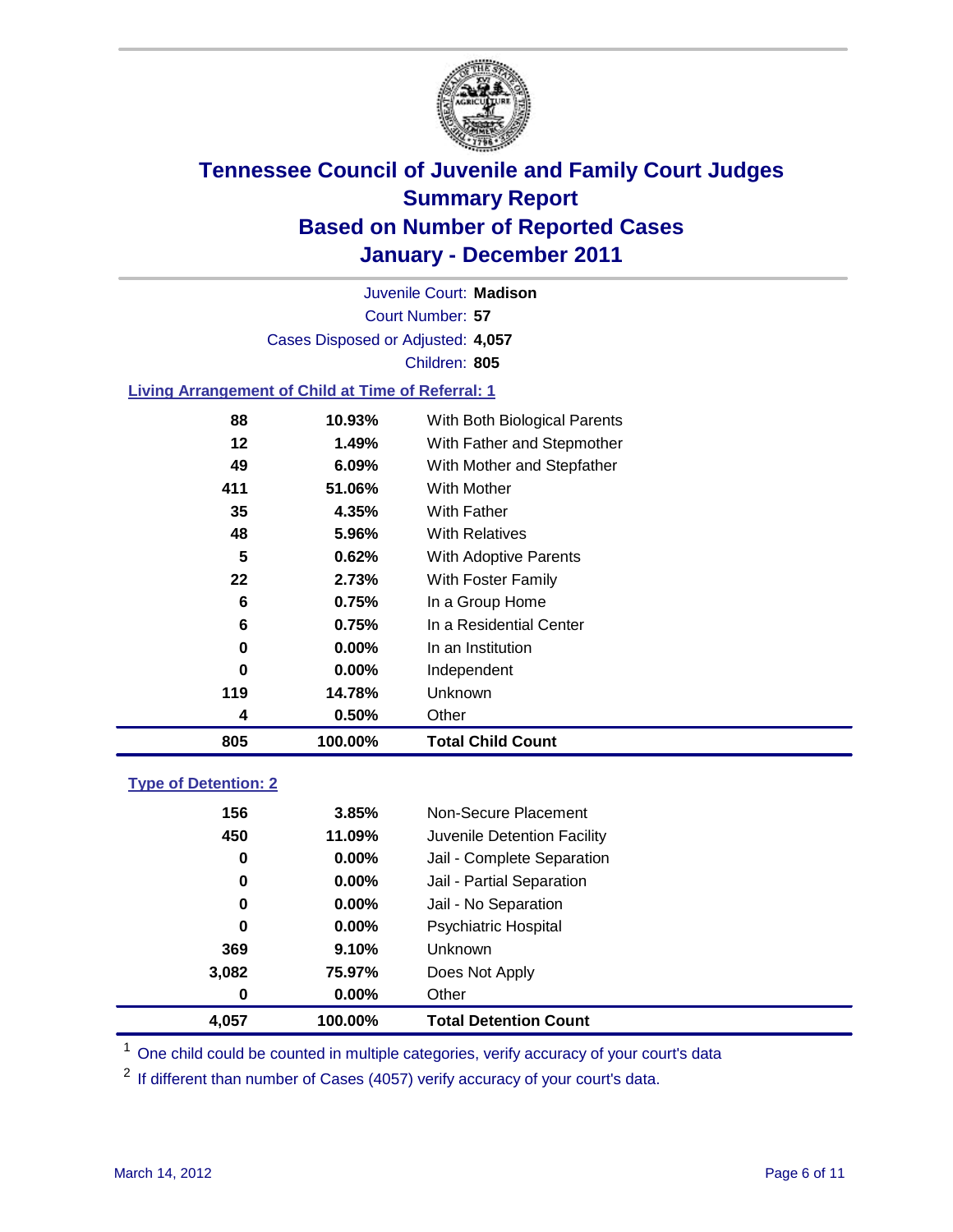

|                                                    | Juvenile Court: Madison                        |                                     |  |  |  |  |
|----------------------------------------------------|------------------------------------------------|-------------------------------------|--|--|--|--|
|                                                    | Court Number: 57                               |                                     |  |  |  |  |
|                                                    | Cases Disposed or Adjusted: 4,057              |                                     |  |  |  |  |
| Children: 805                                      |                                                |                                     |  |  |  |  |
| <b>Placement After Secure Detention Hearing: 1</b> |                                                |                                     |  |  |  |  |
| 554                                                | 13.66%<br>Returned to Prior Living Arrangement |                                     |  |  |  |  |
| 24                                                 | 0.59%                                          | Juvenile Detention Facility         |  |  |  |  |
| $\bf{0}$                                           | 0.00%                                          | Jail                                |  |  |  |  |
| 0                                                  | 0.00%                                          | Shelter / Group Home                |  |  |  |  |
| 0                                                  | 0.00%                                          | Foster Family Home                  |  |  |  |  |
| $\bf{0}$                                           | 0.00%                                          | Psychiatric Hospital                |  |  |  |  |
| 397                                                | 9.79%                                          | Unknown                             |  |  |  |  |
| 3,082                                              | 75.97%                                         | Does Not Apply                      |  |  |  |  |
| $\mathbf 0$                                        | 0.00%                                          | Other                               |  |  |  |  |
| 4,057                                              | 100.00%                                        | <b>Total Placement Count</b>        |  |  |  |  |
|                                                    |                                                |                                     |  |  |  |  |
| <b>Intake Actions: 2</b>                           |                                                |                                     |  |  |  |  |
| 633                                                | 14.07%                                         | <b>Petition Filed</b>               |  |  |  |  |
| 0                                                  | 0.00%                                          | <b>Motion Filed</b>                 |  |  |  |  |
| 0                                                  | 0.00%                                          | <b>Citation Processed</b>           |  |  |  |  |
| 0                                                  | 0.00%                                          | Notification of Paternity Processed |  |  |  |  |
| $\bf{0}$                                           | 0.00%                                          | Scheduling of Judicial Review       |  |  |  |  |
| 3,124                                              | 69.44%                                         | Scheduling of Administrative Review |  |  |  |  |
| 0                                                  | 0.00%                                          | Scheduling of Foster Care Review    |  |  |  |  |
| 739                                                | 16.43%                                         | Unknown                             |  |  |  |  |
| 3                                                  | 0.07%                                          | Does Not Apply                      |  |  |  |  |
| 0                                                  | 0.00%                                          | Other                               |  |  |  |  |
| 4,499                                              | 100.00%                                        | <b>Total Intake Count</b>           |  |  |  |  |

<sup>1</sup> If different than number of Cases (4057) verify accuracy of your court's data.

<sup>2</sup> If different than number of Referral Reasons (4499), verify accuracy of your court's data.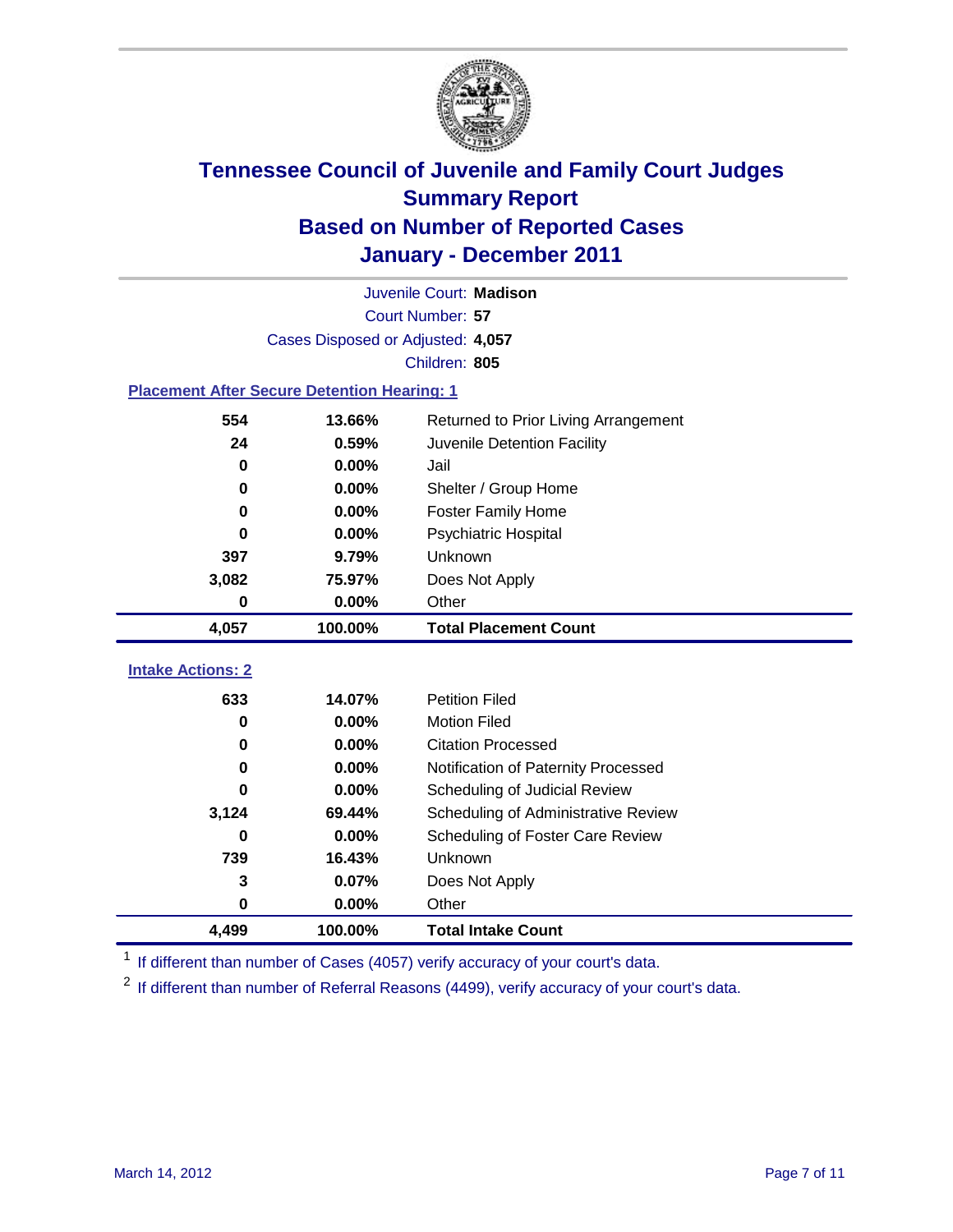

Court Number: **57** Juvenile Court: **Madison** Cases Disposed or Adjusted: **4,057** Children: **805**

### **Last Grade Completed by Child: 1**

| 0                                       | 0.00%   | Too Young for School     |  |
|-----------------------------------------|---------|--------------------------|--|
| 0                                       | 0.00%   | Preschool                |  |
| 0                                       | 0.00%   | Kindergarten             |  |
| 1                                       | 0.12%   | 1st Grade                |  |
| 3                                       | 0.37%   | 2nd Grade                |  |
| 4                                       | 0.50%   | 3rd Grade                |  |
| 9                                       | 1.12%   | 4th Grade                |  |
| 12                                      | 1.49%   | 5th Grade                |  |
| 30                                      | 3.73%   | 6th Grade                |  |
| 65                                      | 8.07%   | 7th Grade                |  |
| 71                                      | 8.82%   | 8th Grade                |  |
| 147                                     | 18.26%  | 9th Grade                |  |
| 134                                     | 16.65%  | 10th Grade               |  |
| 96                                      | 11.93%  | 11th Grade               |  |
| 47                                      | 5.84%   | 12th Grade               |  |
| 0                                       | 0.00%   | Non-Graded Special Ed    |  |
| 3                                       | 0.37%   | <b>GED</b>               |  |
| 9                                       | 1.12%   | Graduated                |  |
| 0                                       | 0.00%   | Never Attended School    |  |
| 173                                     | 21.49%  | Unknown                  |  |
| 1                                       | 0.12%   | Other                    |  |
| 805                                     | 100.00% | <b>Total Child Count</b> |  |
| <b>Enrolled in Special Education: 1</b> |         |                          |  |

| 805 | 100.00% | <b>Total Child Count</b> |
|-----|---------|--------------------------|
| 261 | 32.42%  | Unknown                  |
| 444 | 55.16%  | No                       |
| 100 | 12.42%  | Yes                      |
|     |         |                          |

One child could be counted in multiple categories, verify accuracy of your court's data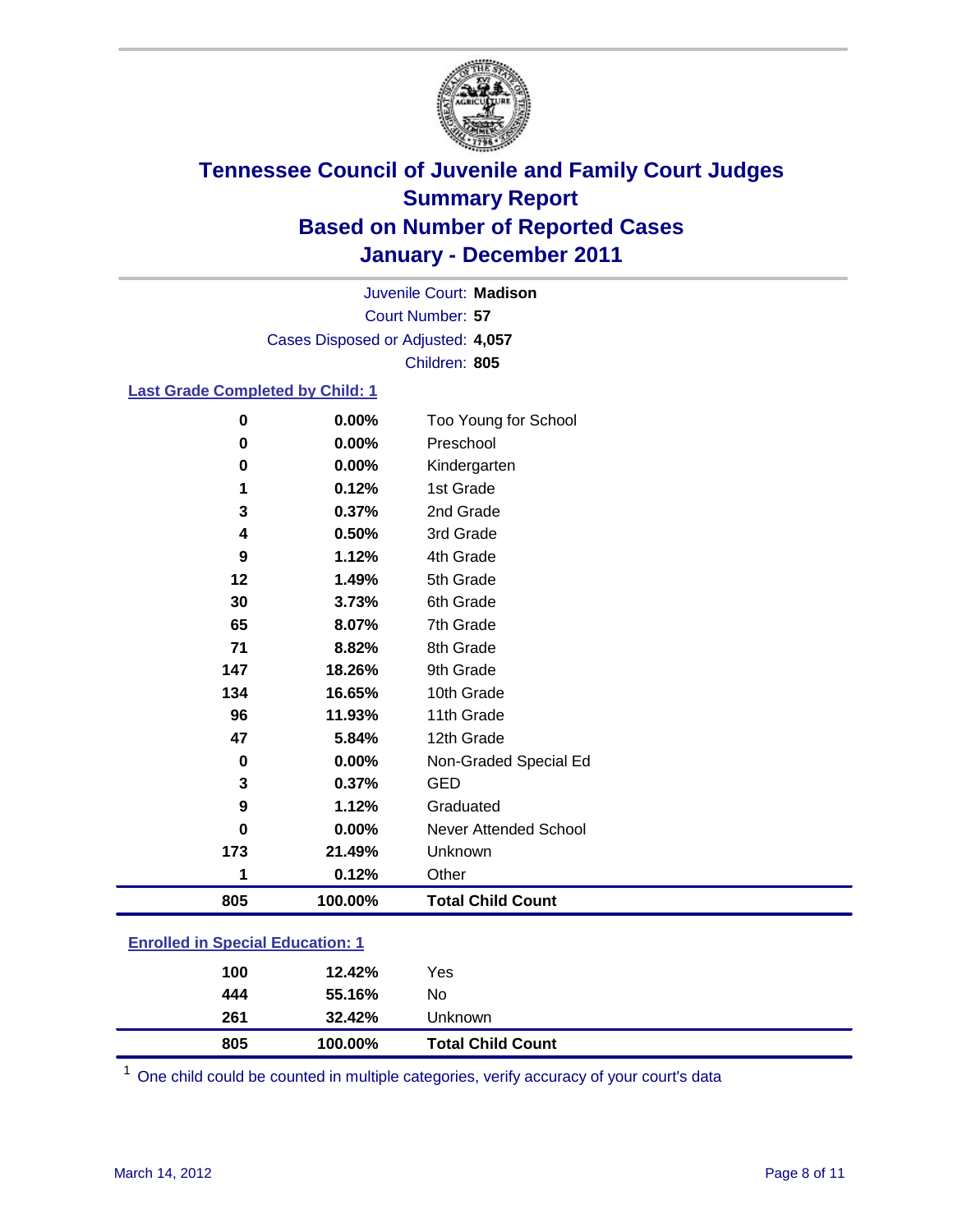

|                              |                                   | Juvenile Court: Madison   |  |  |
|------------------------------|-----------------------------------|---------------------------|--|--|
|                              |                                   | Court Number: 57          |  |  |
|                              | Cases Disposed or Adjusted: 4,057 |                           |  |  |
|                              |                                   | Children: 805             |  |  |
| <b>Action Executed By: 1</b> |                                   |                           |  |  |
| 1,323                        | 29.41%                            | Judge                     |  |  |
| 0                            | $0.00\%$                          | Magistrate                |  |  |
| 28                           | 0.62%                             | <b>YSO</b>                |  |  |
| 3,148                        | 69.97%                            | Other                     |  |  |
| 0                            | 0.00%                             | Unknown                   |  |  |
| 4,499                        | 100.00%                           | <b>Total Action Count</b> |  |  |

### **Formal / Informal Actions: 1**

| 104   | 2.31%    | Dismissed                                        |
|-------|----------|--------------------------------------------------|
| 8     | 0.18%    | Retired / Nolle Prosequi                         |
| 966   | 21.47%   | <b>Complaint Substantiated Delinquent</b>        |
| 33    | 0.73%    | <b>Complaint Substantiated Status Offender</b>   |
| 0     | 0.00%    | <b>Complaint Substantiated Dependent/Neglect</b> |
| 0     | $0.00\%$ | <b>Complaint Substantiated Abused</b>            |
| 0     | $0.00\%$ | <b>Complaint Substantiated Mentally III</b>      |
| 8     | 0.18%    | Informal Adjustment                              |
| 0     | $0.00\%$ | <b>Pretrial Diversion</b>                        |
| 0     | $0.00\%$ | <b>Transfer to Adult Court Hearing</b>           |
| 0     | $0.00\%$ | Charges Cleared by Transfer to Adult Court       |
| 0     | $0.00\%$ | <b>Special Proceeding</b>                        |
| 0     | $0.00\%$ | <b>Review Concluded</b>                          |
| 3,148 | 69.97%   | Case Held Open                                   |
| 232   | 5.16%    | Other                                            |
| 0     | $0.00\%$ | <b>Unknown</b>                                   |
| 4,499 | 100.00%  | <b>Total Action Count</b>                        |

<sup>1</sup> If different than number of Referral Reasons (4499), verify accuracy of your court's data.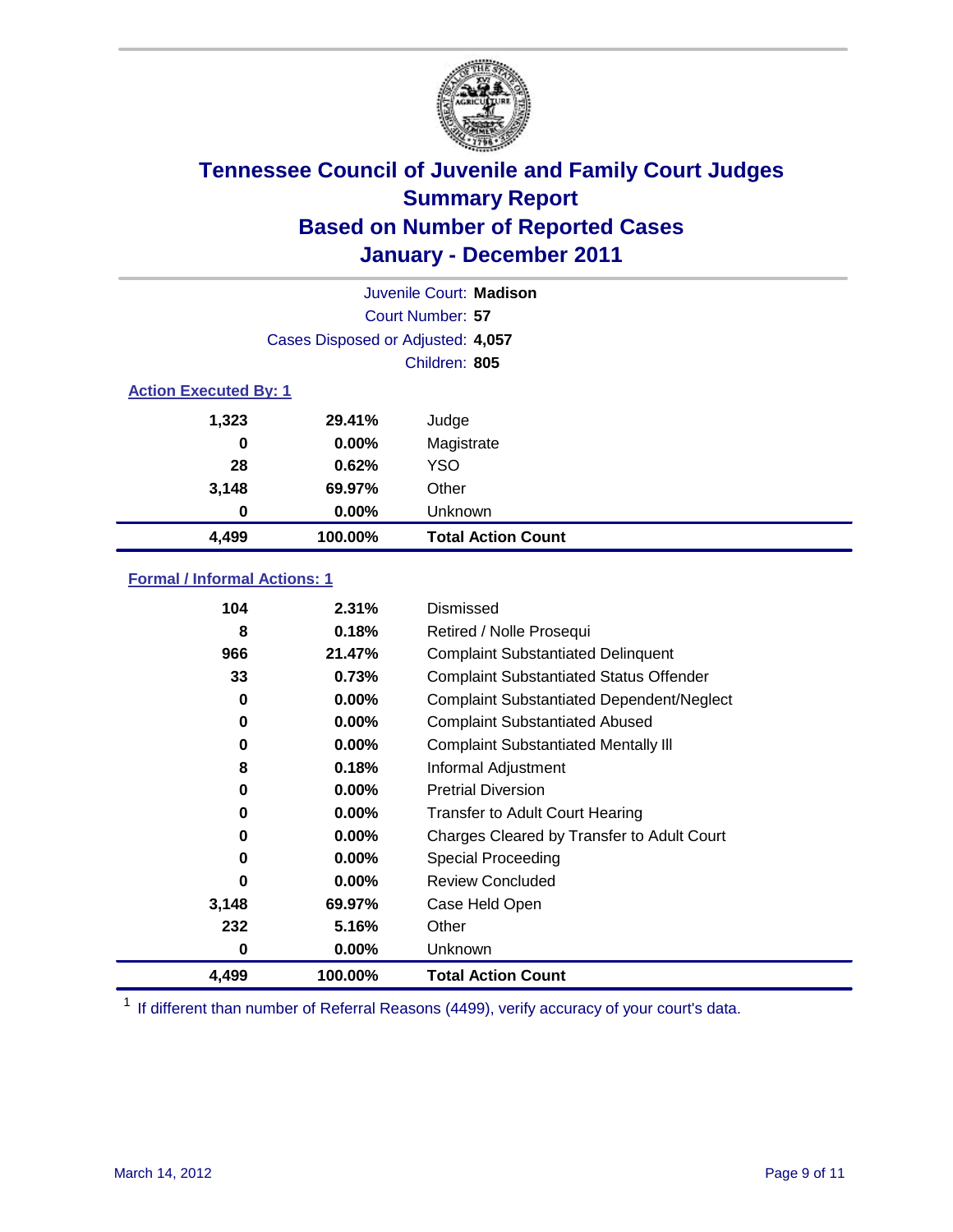

|                       |                                   | Juvenile Court: Madison                               |
|-----------------------|-----------------------------------|-------------------------------------------------------|
|                       |                                   | Court Number: 57                                      |
|                       | Cases Disposed or Adjusted: 4,057 |                                                       |
|                       |                                   | Children: 805                                         |
| <b>Case Outcomes:</b> |                                   | There can be multiple outcomes for one child or case. |
| 93                    | 1.68%                             | Case Dismissed                                        |
| 6                     | 0.11%                             | Case Retired or Nolle Prosequi                        |
| 3                     | 0.05%                             | Warned / Counseled                                    |
| 6                     | 0.11%                             | Held Open For Review                                  |
| 105                   | 1.90%                             | Supervision / Probation to Juvenile Court             |
| 0                     | 0.00%                             | <b>Probation to Parents</b>                           |
| 114                   | 2.06%                             | Referral to Another Entity for Supervision / Service  |
| 82                    | 1.48%                             | Referred for Mental Health Counseling                 |
| 32                    | 0.58%                             | Referred for Alcohol and Drug Counseling              |
| 0                     | 0.00%                             | <b>Referred to Alternative School</b>                 |
| 1                     | 0.02%                             | Referred to Private Child Agency                      |
| 0                     | 0.00%                             | Referred to Defensive Driving School                  |
| 47                    | 0.85%                             | Referred to Alcohol Safety School                     |
| 0                     | 0.00%                             | Referred to Juvenile Court Education-Based Program    |
| 0                     | 0.00%                             | Driver's License Held Informally                      |
| 0                     | 0.00%                             | <b>Voluntary Placement with DMHMR</b>                 |
| 3                     | 0.05%                             | <b>Private Mental Health Placement</b>                |
| 1                     | 0.02%                             | <b>Private MR Placement</b>                           |
| 42                    | 0.76%                             | Placement with City/County Agency/Facility            |
| 6                     | 0.11%                             | Placement with Relative / Other Individual            |
| 43                    | 0.78%                             | Fine                                                  |
| 162                   | 2.93%                             | <b>Public Service</b>                                 |
| 166                   | 3.00%                             | Restitution                                           |
| 0                     | 0.00%                             | <b>Runaway Returned</b>                               |
| 357                   | 6.45%                             | No Contact Order                                      |
| 119                   | 2.15%                             | Injunction Other than No Contact Order                |
| 6                     | 0.11%                             | <b>House Arrest</b>                                   |
| 0                     | 0.00%                             | <b>Court Defined Curfew</b>                           |
| 24                    | 0.43%                             | Dismissed from Informal Adjustment                    |
| $\bf{0}$              | 0.00%                             | <b>Dismissed from Pretrial Diversion</b>              |
| 20                    | 0.36%                             | Released from Probation                               |
| 0                     | 0.00%                             | <b>Transferred to Adult Court</b>                     |
| 0                     | $0.00\%$                          | <b>DMHMR Involuntary Commitment</b>                   |